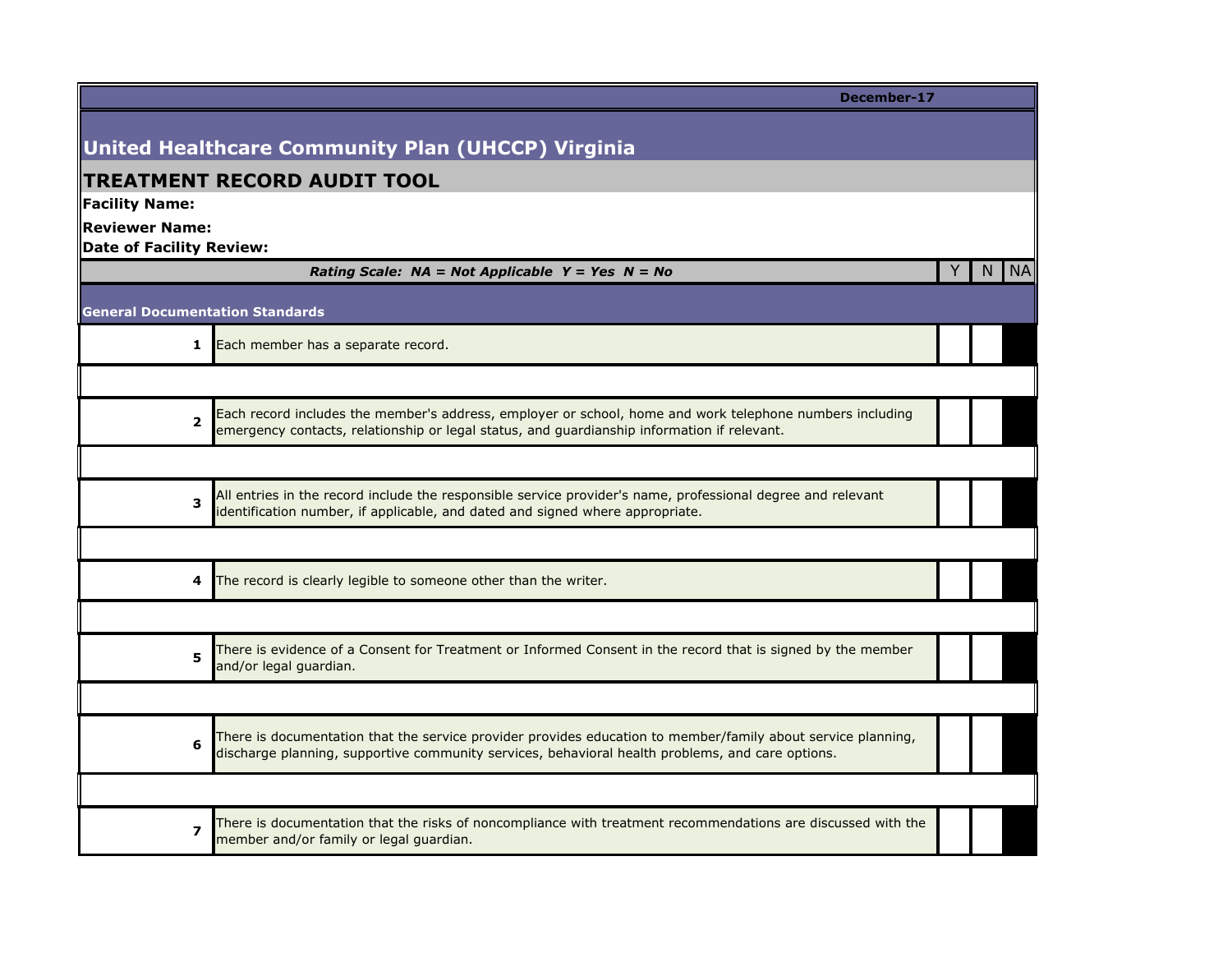| <b>Initial Assessment</b> |                                                                                                                                                                                           |  |  |
|---------------------------|-------------------------------------------------------------------------------------------------------------------------------------------------------------------------------------------|--|--|
|                           | 8<br>The reasons for admission or initiation of treatment are indicated.                                                                                                                  |  |  |
|                           |                                                                                                                                                                                           |  |  |
|                           | A complete clinical case formulation is documented in the record (e.g., primary diagnosis, medical conditions,<br>psychosocial and environmental factors and functional impairments)<br>9 |  |  |
|                           |                                                                                                                                                                                           |  |  |
|                           | 10 An initial primary treatment diagnosis is present in the record.                                                                                                                       |  |  |
|                           |                                                                                                                                                                                           |  |  |
|                           | 11 A behavioral health history is in the record.                                                                                                                                          |  |  |
|                           |                                                                                                                                                                                           |  |  |

**12** An initial health screening is included in the record.

| 13 A medical history and/or physical exam (appropriate to the level of care) is in the record. |
|------------------------------------------------------------------------------------------------|
|------------------------------------------------------------------------------------------------|

| Was a current medical condition identified? This is a non-scored question. (If #14 is N, then #15 and 16<br>14 are $N/A$ )                                                                                    |  |  |
|---------------------------------------------------------------------------------------------------------------------------------------------------------------------------------------------------------------|--|--|
|                                                                                                                                                                                                               |  |  |
| If a medical condition was identified, there is documentation that communication/collaboration with the treating<br>15 medical clinician occurred. This is a non-scored question.                             |  |  |
|                                                                                                                                                                                                               |  |  |
| If a medical condition was identified, there is documentation that the member/guardian refused consent for the<br>16 release of information to the treating medical clinician. This is a non-scored question. |  |  |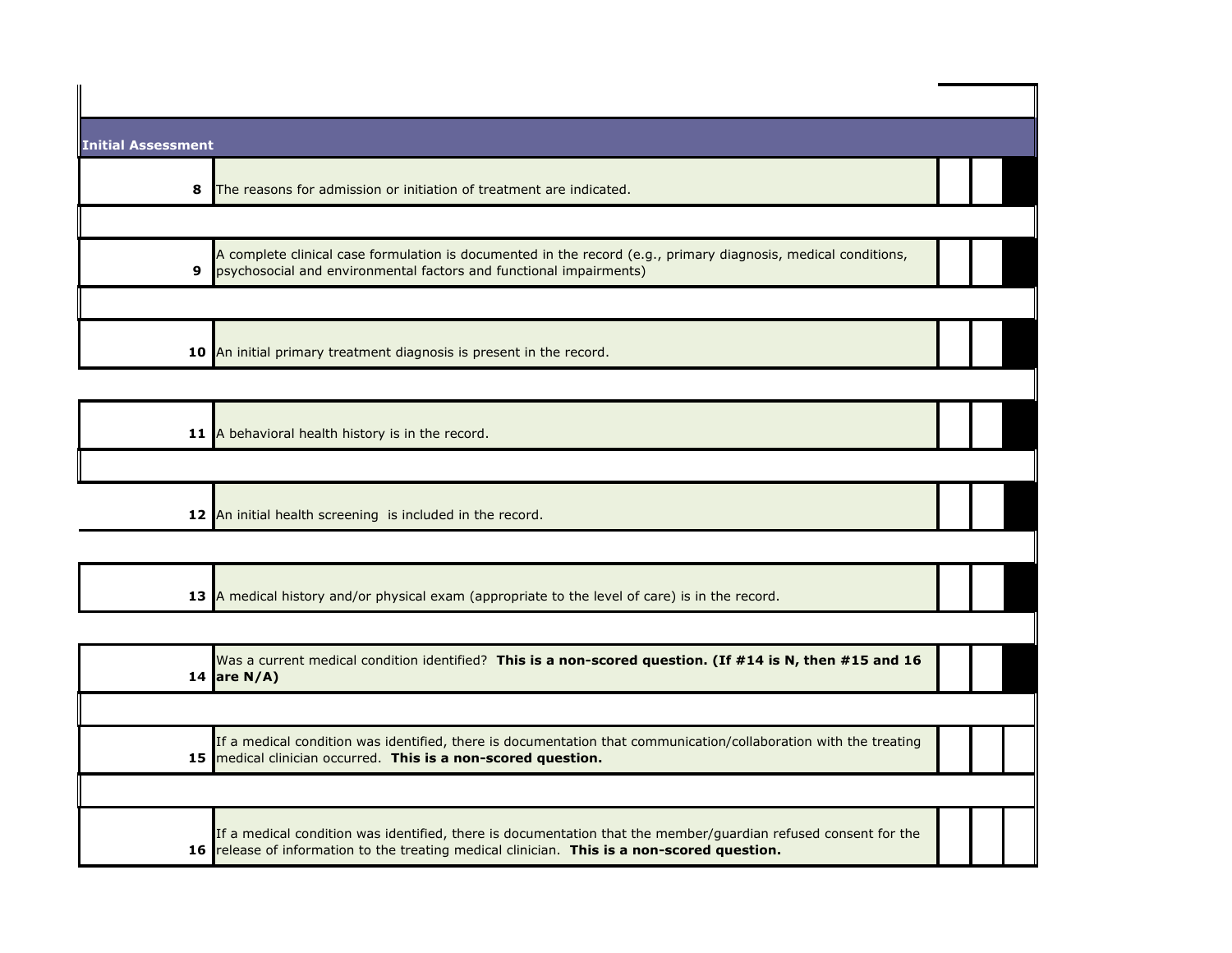| 17 The presence or absence of drug allergies and food allergies, including adverse reactions, is clearly documented.                                                                                                           |  |  |
|--------------------------------------------------------------------------------------------------------------------------------------------------------------------------------------------------------------------------------|--|--|
|                                                                                                                                                                                                                                |  |  |
| A complete mental status exam is in the record, documenting the member's affect, speech, mood, thought<br>18 content, judgment, insight, attention or concentration, memory, and impulse control.                              |  |  |
|                                                                                                                                                                                                                                |  |  |
| The behavioral health treatment history includes the following information: dates and providers of previous<br>19 treatment, and therapeutic interventions and responses.                                                      |  |  |
|                                                                                                                                                                                                                                |  |  |
| The medical treatment history includes the following information: known medical conditions, dates and providers<br>20 of previous treatment, current treating clinicians, and current therapeutic interventions and responses. |  |  |

| 21 The behavioral health treatment history includes family history information. |  |
|---------------------------------------------------------------------------------|--|
|                                                                                 |  |
| 22 The medical treatment history includes family history information.           |  |

| The record documents a risk assessment appropriate to the level of care and population served which may<br>23 include the presence or absence of suicidal or homicidal risk, danger toward self or others. |  |
|------------------------------------------------------------------------------------------------------------------------------------------------------------------------------------------------------------|--|
| The record includes documentation of previous suicidal or homicidal behaviors, including dates, method, and<br>24 lethality.                                                                               |  |
| The behavioral health history includes an assessment of any abuse the member has experienced or if the<br>25 member has been the perpetrator of abuse.                                                     |  |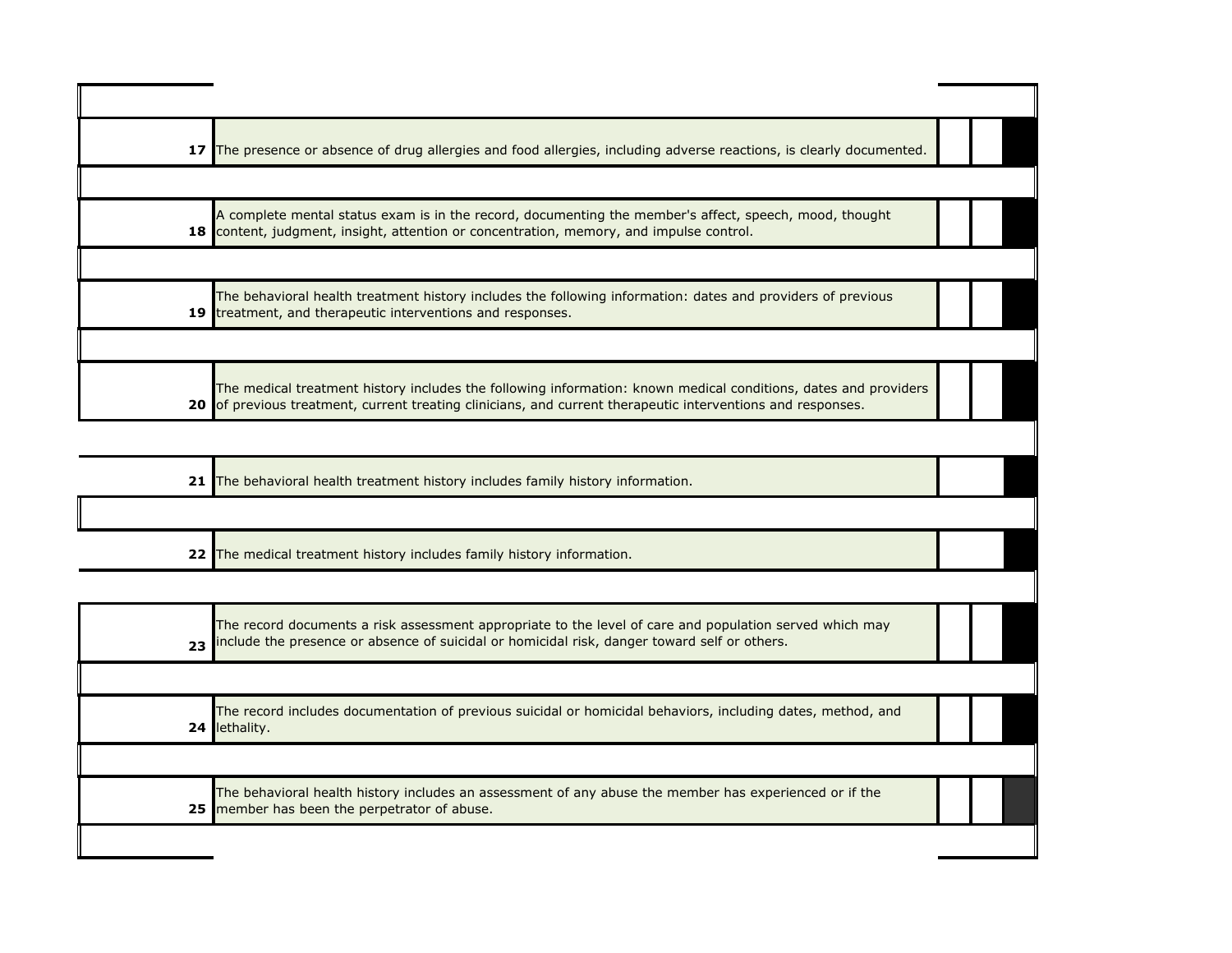| 26 For Adolescents: The assessment documents a sexual behavior history.                                                                                                                             |  |  |
|-----------------------------------------------------------------------------------------------------------------------------------------------------------------------------------------------------|--|--|
|                                                                                                                                                                                                     |  |  |
| For children and adolescents, prenatal and perinatal events, along with a complete developmental history<br>27 (physical, psychological, social, intellectual and academic), are documented.        |  |  |
|                                                                                                                                                                                                     |  |  |
| 28 The initial screen includes an assessment for depression.                                                                                                                                        |  |  |
|                                                                                                                                                                                                     |  |  |
| 29 The assessment documents the spiritual variables that may impact treatment                                                                                                                       |  |  |
|                                                                                                                                                                                                     |  |  |
| 30 The assessment documents the cultural variables that may impact treatment                                                                                                                        |  |  |
|                                                                                                                                                                                                     |  |  |
| An initial treatment plan is established at each level of care with goals, treatment priorities, and milestones for<br>31 progress is in the record.                                                |  |  |
|                                                                                                                                                                                                     |  |  |
| 32 An educational assessment appropriate to the age and level of care is documented.                                                                                                                |  |  |
|                                                                                                                                                                                                     |  |  |
| 33 The record documents the presence or absence of relevant legal issues of the member and/or family.                                                                                               |  |  |
|                                                                                                                                                                                                     |  |  |
| There is documentation that the member was asked about community resources (support groups, social services,<br>34 school based services, other social supports) that they are currently utilizing. |  |  |
|                                                                                                                                                                                                     |  |  |
| 35 There is evidence that the assessment is used in developing the treatment plan and goals.                                                                                                        |  |  |
|                                                                                                                                                                                                     |  |  |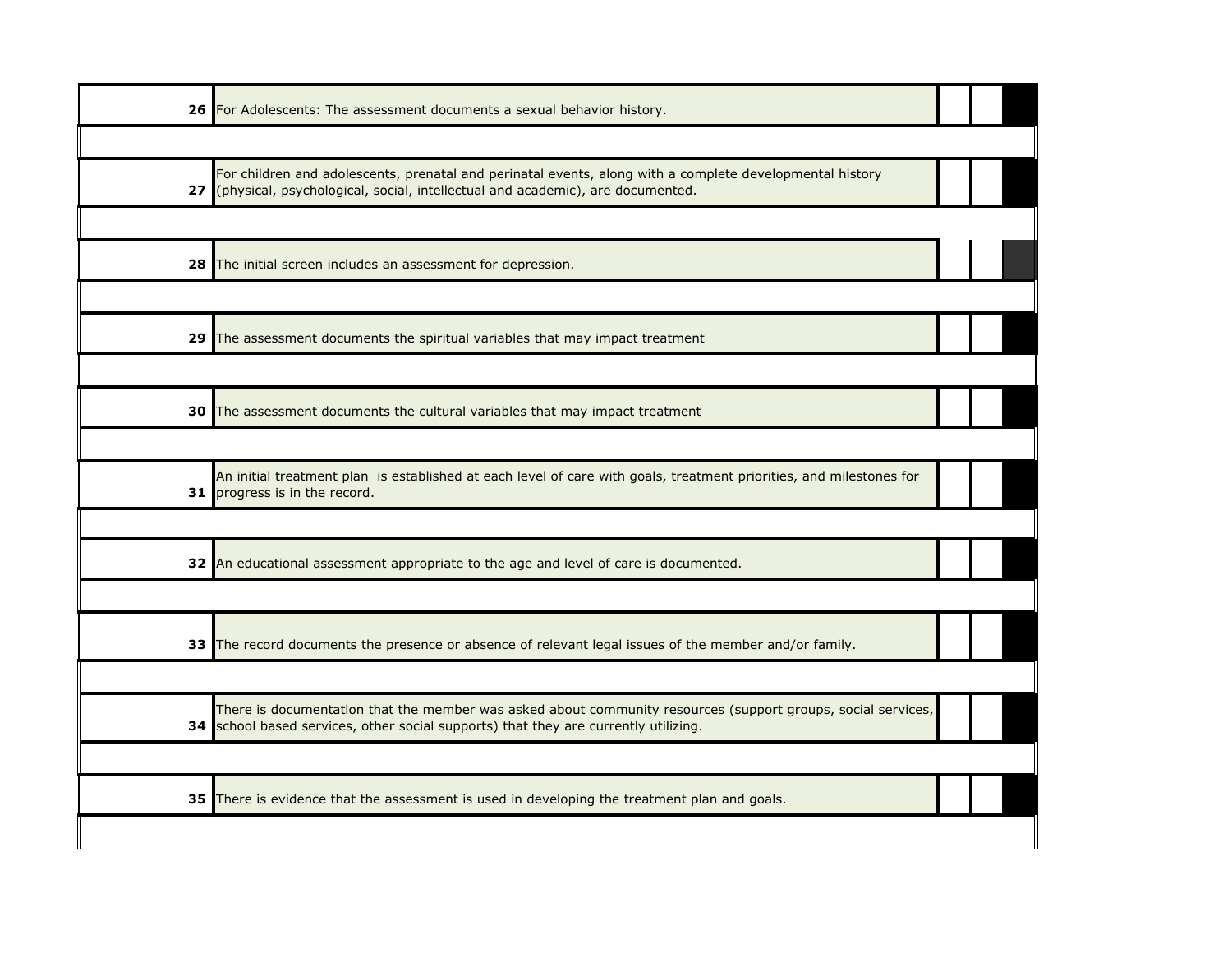|    | For members 12 and older, a substance abuse screening occurs. Documentation includes past and present use<br>36 of alcohol and/or illicit drugs as well as prescription and over-the-counter medications. |  |  |
|----|-----------------------------------------------------------------------------------------------------------------------------------------------------------------------------------------------------------|--|--|
|    |                                                                                                                                                                                                           |  |  |
| 37 | For members 12 and older, the substance abuse screening includes documentation of past and present use of<br>nicotine.                                                                                    |  |  |
|    |                                                                                                                                                                                                           |  |  |
| 38 | For active smokers, the substance abuse screening includes documentation of the member's readiness to reduce<br>or quit using tobacco.                                                                    |  |  |
|    |                                                                                                                                                                                                           |  |  |
| 39 | For active smokers, every 3 months the member's nicotine use is reassessed.                                                                                                                               |  |  |
|    |                                                                                                                                                                                                           |  |  |
|    | For members under the age of 18, the substance abuse screening includes documentation of nicotine use by<br>40 anyone living in the member's place of residence.                                          |  |  |
|    |                                                                                                                                                                                                           |  |  |
|    | If the screening indicates an active alcohol or substance use problem, there is documentation that an<br>41 intervention for substance abuse/dependence occurred.                                         |  |  |
|    |                                                                                                                                                                                                           |  |  |
|    | 42 The substance identified as being misused was alcohol. This is a non-scored question.                                                                                                                  |  |  |
|    |                                                                                                                                                                                                           |  |  |
|    | The substance(s) identified as being misused were substance(s) other than alcohol. This is a non-scored<br>43 question.                                                                                   |  |  |
|    |                                                                                                                                                                                                           |  |  |
|    | The substance(s) identified as being misused were alcohol and other substance(s). This is a non-scored<br>44 question.                                                                                    |  |  |
|    |                                                                                                                                                                                                           |  |  |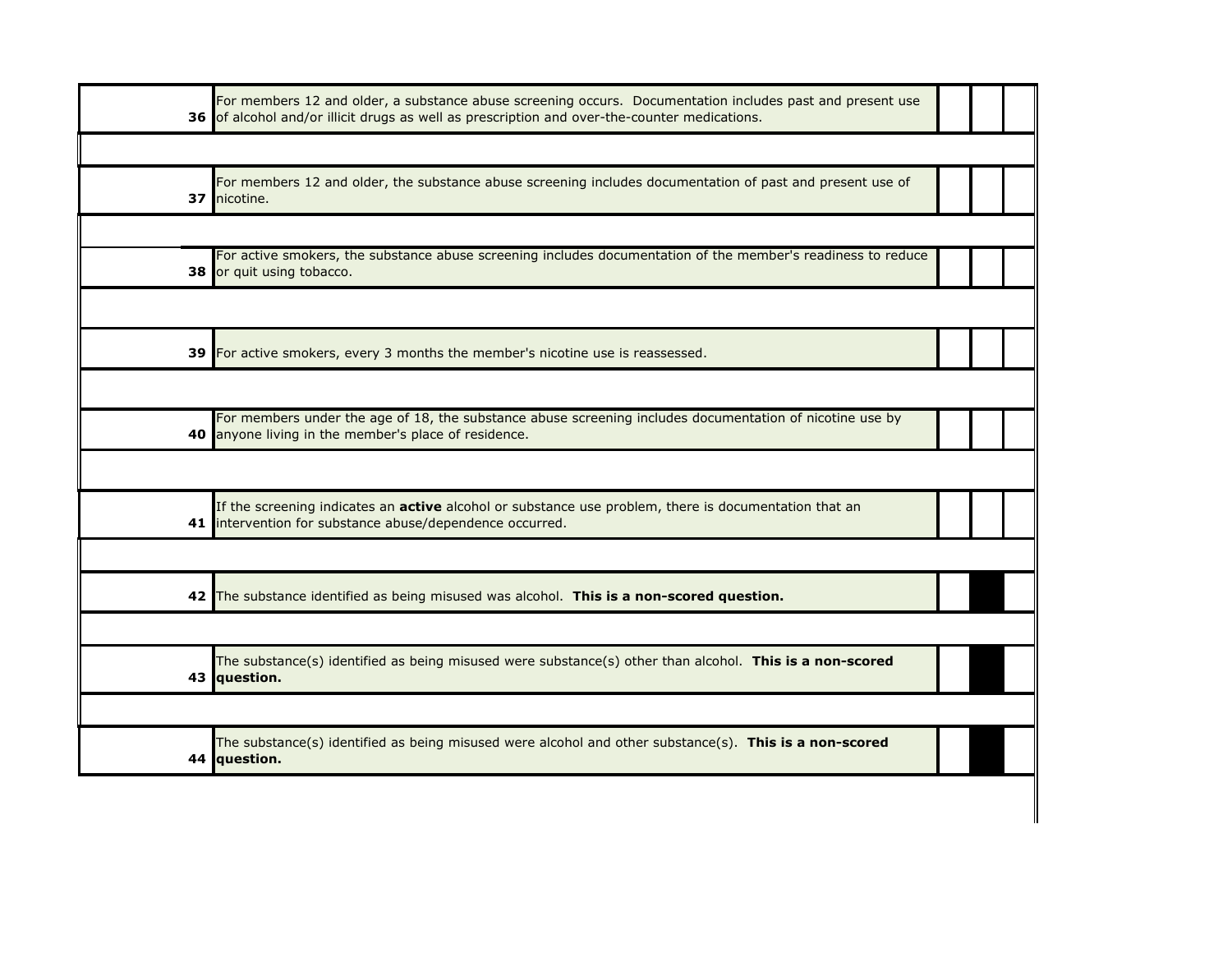| 45 The is evidence in the assessment for a screening for problem gaming and gambling. |
|---------------------------------------------------------------------------------------|
|---------------------------------------------------------------------------------------|

**46** If problem gaming or gambling is identified, there is evidence of a referral to address the concern, or there is evidence of being addressed in the treatment plan.

| <b>Treatment Planning</b> |                                                                                                                                                                             |  |  |
|---------------------------|-----------------------------------------------------------------------------------------------------------------------------------------------------------------------------|--|--|
|                           | There is documentation (a signed form or in progress note) that the member or legal guardian (based on each<br>47 state's age of consent) has agreed to the treatment plan. |  |  |
|                           |                                                                                                                                                                             |  |  |
| 48 I                      | The treatment plan is consistent with diagnosis and has objective and measurable short and long term goals.                                                                 |  |  |
|                           |                                                                                                                                                                             |  |  |
| 49                        | The treatment goals adequately address the member's goals, as well as social and behavioral needs.                                                                          |  |  |

| 50 The treatment plan has estimated time frames for goal attainment.                                                                                    |  |  |
|---------------------------------------------------------------------------------------------------------------------------------------------------------|--|--|
|                                                                                                                                                         |  |  |
| The treatment record includes an adequate safety plan directly related to the member's unique risk issues when<br>51 active risk issues are identified. |  |  |
|                                                                                                                                                         |  |  |
| 52 There is clear evidence the member was directly involved in the development of the treatment and safety plan.                                        |  |  |

**53** The treatment plan is updated whenever goals are achieved or new problems are identified.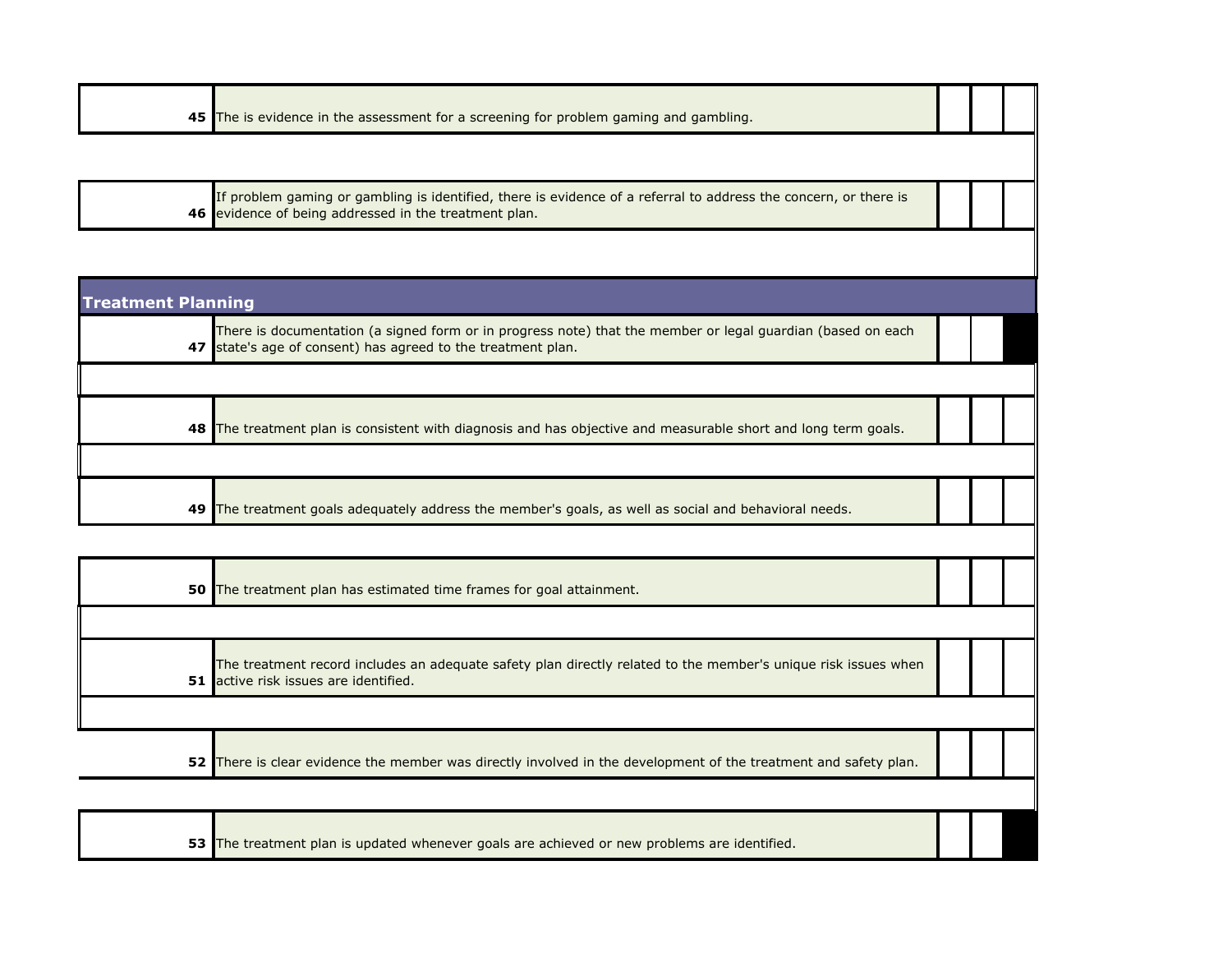| 54                    | The treatment plan is reviewed and updated with the member at regular intervals.                                                                                                    |  |  |
|-----------------------|-------------------------------------------------------------------------------------------------------------------------------------------------------------------------------------|--|--|
|                       |                                                                                                                                                                                     |  |  |
|                       | 55 When applicable, the treatment record, including the treatment plan, reflects discharge planning.                                                                                |  |  |
|                       |                                                                                                                                                                                     |  |  |
|                       | If the member is receiving group therapy, there is evidence of an individualized assessment, treatment planning,<br>56 and progress notes in response to identified member's needs. |  |  |
|                       |                                                                                                                                                                                     |  |  |
|                       | 57 The treatment record documents and addresses biopsychosocial needs.                                                                                                              |  |  |
|                       |                                                                                                                                                                                     |  |  |
|                       | <b>58</b> The treatment record indicates the member's involvement in care and service.                                                                                              |  |  |
|                       |                                                                                                                                                                                     |  |  |
| 59                    | When appropriate, the treatment record indicates the family's involvement in the treatment process, including<br>care decisions.                                                    |  |  |
|                       |                                                                                                                                                                                     |  |  |
| <b>Progress Notes</b> |                                                                                                                                                                                     |  |  |
|                       | 60 All progress notes document the length of service rendered when providing a timed service. (outpatient services)                                                                 |  |  |
|                       |                                                                                                                                                                                     |  |  |
|                       | 61 All progress notes document clearly who is in attendance during each session. (outpatient services)                                                                              |  |  |
|                       |                                                                                                                                                                                     |  |  |
|                       | All progress notes include documentation of the billing code that was submitted for the session, or the specific<br>62 service rendered. (outpatient services)                      |  |  |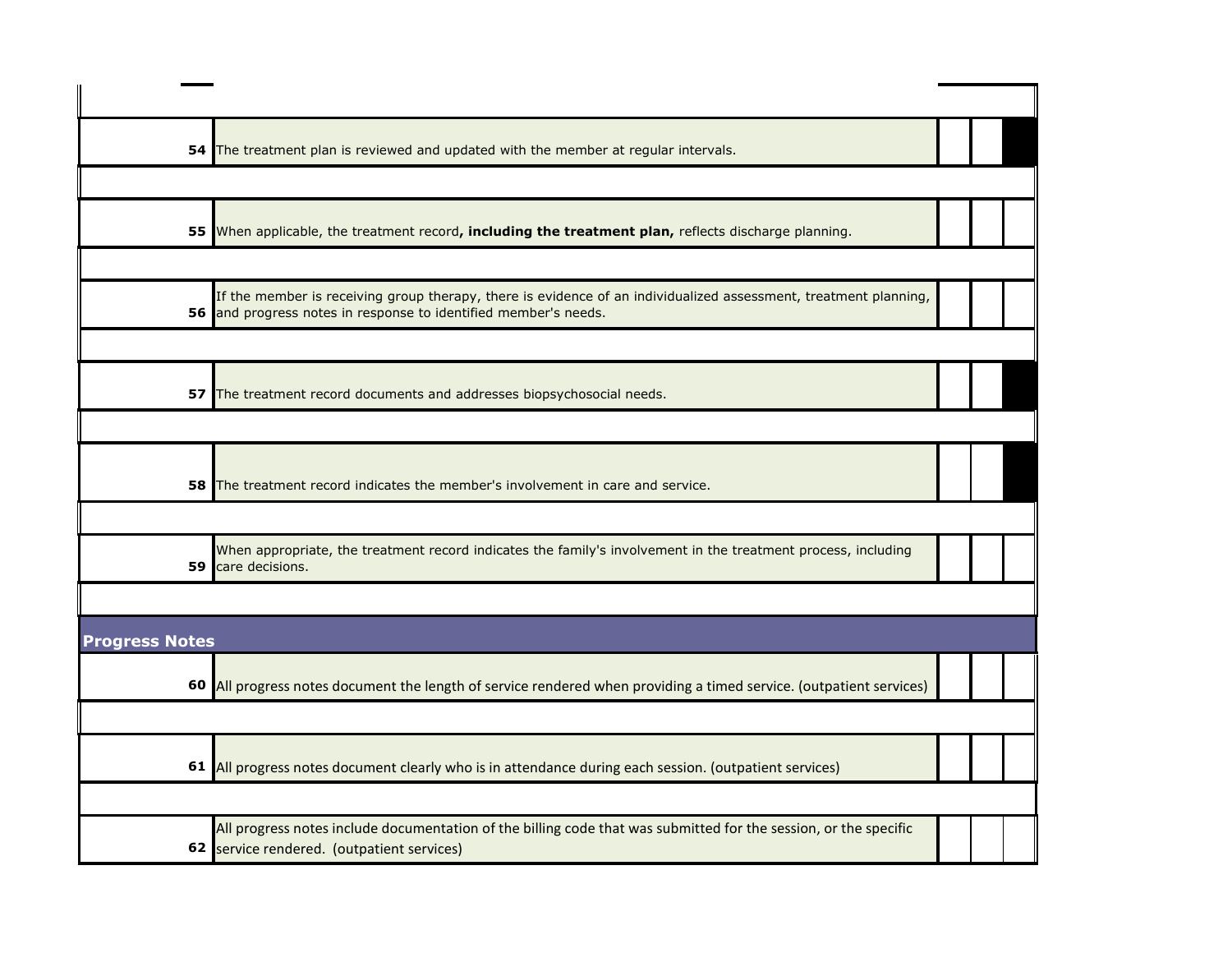|                              | 63 The progress notes reflect reassessments when necessary.                                                                                                          |  |  |
|------------------------------|----------------------------------------------------------------------------------------------------------------------------------------------------------------------|--|--|
|                              |                                                                                                                                                                      |  |  |
|                              | The progress notes reflect any on-going risk assessments (including but not limited to suicide and homicide) and<br>64 monitoring of any at risk situations.         |  |  |
|                              |                                                                                                                                                                      |  |  |
|                              | 65 The progress notes describe/list member strengths and limitations and how those impact treatment.                                                                 |  |  |
|                              |                                                                                                                                                                      |  |  |
|                              | 66 The progress notes describe progress or lack of progress towards treatment plan goals.                                                                            |  |  |
|                              |                                                                                                                                                                      |  |  |
|                              | 67 The progress notes document the dates of follow up appointments.                                                                                                  |  |  |
|                              |                                                                                                                                                                      |  |  |
|                              | 68 The progress notes document when the member miss appointments.                                                                                                    |  |  |
|                              |                                                                                                                                                                      |  |  |
|                              | The progress notes document any referrals made to other clinicians, agencies, and/or therapeutic services when<br>69 indicated.                                      |  |  |
|                              |                                                                                                                                                                      |  |  |
|                              | When appropriate there is evidence of supervisory oversight of the treatment record. (Records are reviewed on a<br>70 regular basis with appropriate actions taken.) |  |  |
|                              |                                                                                                                                                                      |  |  |
| <b>Medication Management</b> |                                                                                                                                                                      |  |  |
|                              | There is documentation that indicates the member understands and consents to the medication used in<br>71 treatment.                                                 |  |  |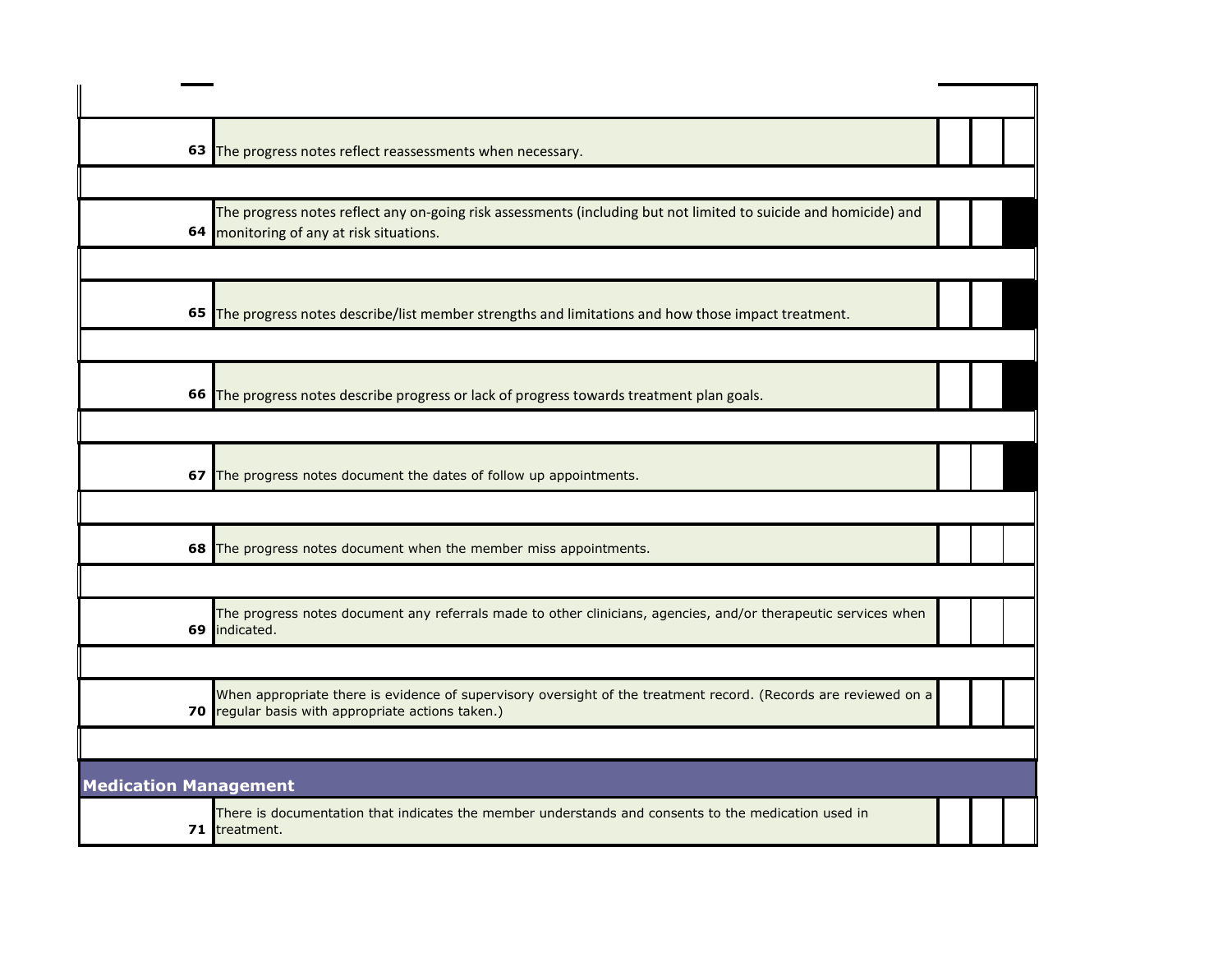|                             | For children and adolescents documentation indicates the responsible family member or guardian understands<br>72 and consents to the medication used in treatment.                                     |  |  |
|-----------------------------|--------------------------------------------------------------------------------------------------------------------------------------------------------------------------------------------------------|--|--|
|                             |                                                                                                                                                                                                        |  |  |
|                             | Each record indicates what medications have been prescribed, the dosages of each, and the dates of initial<br>73 prescription or refills.                                                              |  |  |
|                             |                                                                                                                                                                                                        |  |  |
|                             | If the member is on medication, there is evidence of medication monitoring in the treatment record. (physicians<br>74 and nurses)                                                                      |  |  |
|                             |                                                                                                                                                                                                        |  |  |
|                             | When a primary care physician is identified, there is evidence the prescriber coordinated care within 14 calendar<br>75 days after initiation of a new medication. This is a non-scored question.      |  |  |
|                             | If there is evidence of coordination of care outside of 14 days, document how many days after initiation the<br>coordination took place.                                                               |  |  |
|                             | 76 When lab work is ordered, there is evidence the lab results were received and reviewed by the clinician.                                                                                            |  |  |
|                             |                                                                                                                                                                                                        |  |  |
|                             | When the member is on medications, the prescribing clinician documents that the member was provided with<br>77 education about the risks, benefits, side effects, and alternatives of each medication. |  |  |
|                             |                                                                                                                                                                                                        |  |  |
| <b>Coordination of Care</b> |                                                                                                                                                                                                        |  |  |
|                             | 78 Does the member have a medical physician (PCP)? This is a non-scored question.                                                                                                                      |  |  |
|                             |                                                                                                                                                                                                        |  |  |
| 79 I                        | The record documents that the member was asked whether they have a PCP. Y or N Only                                                                                                                    |  |  |
|                             |                                                                                                                                                                                                        |  |  |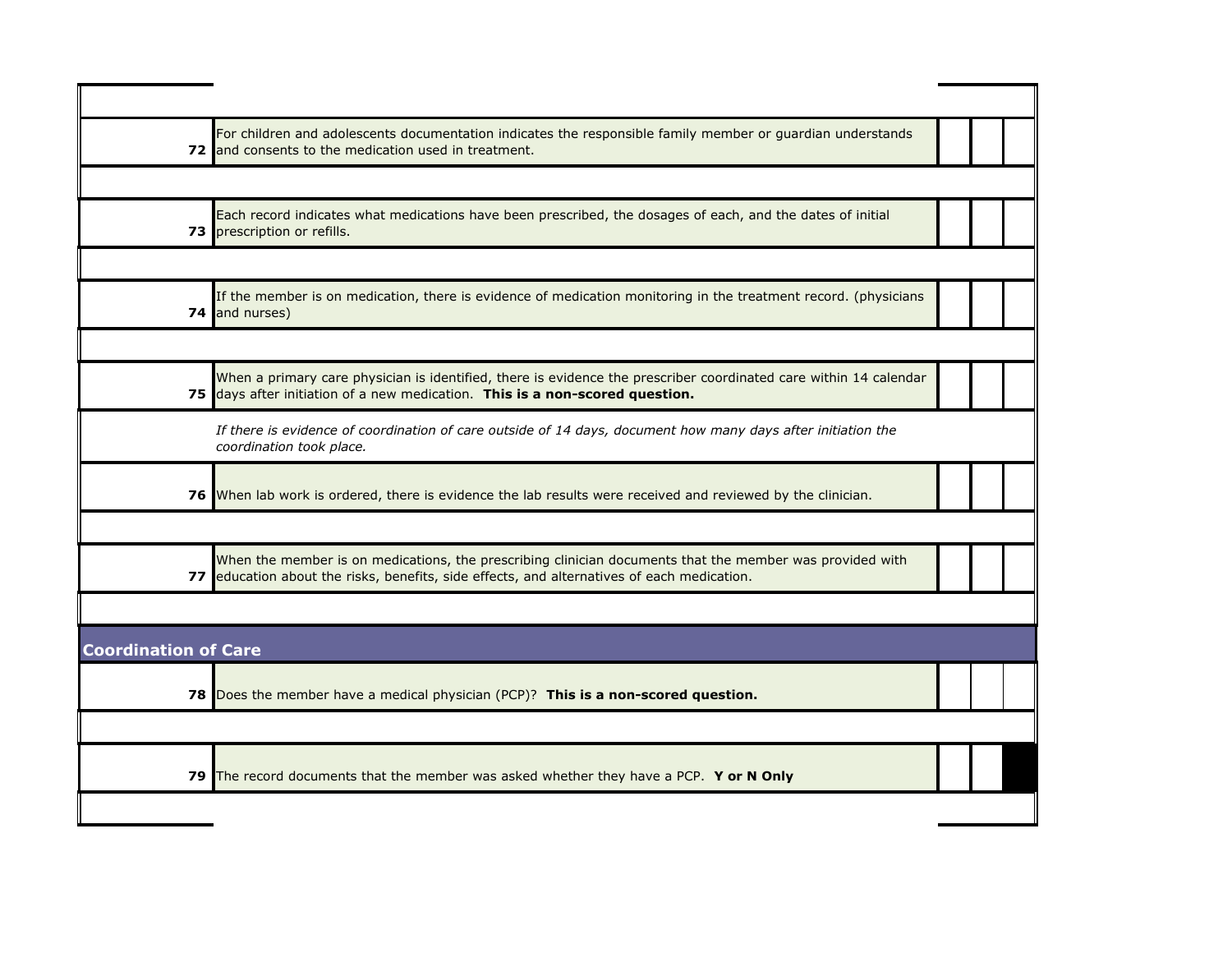|                               | 80 If the member has a PCP there is documentation that communication/collaboration occurred.                                                                                                                   |  |  |
|-------------------------------|----------------------------------------------------------------------------------------------------------------------------------------------------------------------------------------------------------------|--|--|
|                               |                                                                                                                                                                                                                |  |  |
|                               | If the member has a PCP, there is documentation that the member/guardian refused consent for the release of<br>81 Information to the PCP.                                                                      |  |  |
|                               |                                                                                                                                                                                                                |  |  |
|                               | Is the member being seen by another behavioral health clinician (e.g. psychiatrist and social worker,<br>82 psychologist and substance abuse counselor). This is a non-scored question.                        |  |  |
|                               |                                                                                                                                                                                                                |  |  |
|                               | The record documents that the member was asked whether they are being seen by another behavioral health<br>83 Clinician. Y or N Only                                                                           |  |  |
|                               |                                                                                                                                                                                                                |  |  |
| 84                            | If the member is being seen by another behavioral health clinician, there is documentation that<br>communication/collaboration occurred.                                                                       |  |  |
|                               |                                                                                                                                                                                                                |  |  |
| 85                            | If the member is being seen by another behavioral health clinician, there is documentation that the<br>member/guardian refused consent for the release of information to the behavioral health clinician.      |  |  |
|                               |                                                                                                                                                                                                                |  |  |
| <b>Discharge and Transfer</b> |                                                                                                                                                                                                                |  |  |
|                               | 86 Was the member transferred/discharged to another clinician or program? This is a non-scored question.                                                                                                       |  |  |
|                               |                                                                                                                                                                                                                |  |  |
|                               | If the member was transferred/discharged to another clinician or program, there is documentation that<br>87 communication/collaboration occurred with the receiving clinician/program.                         |  |  |
|                               |                                                                                                                                                                                                                |  |  |
|                               | If the member was transferred/discharged to another clinician or program, there is documentation that the<br>88 member/guardian refused consent for release of information to the receiving clinician/program. |  |  |
|                               |                                                                                                                                                                                                                |  |  |